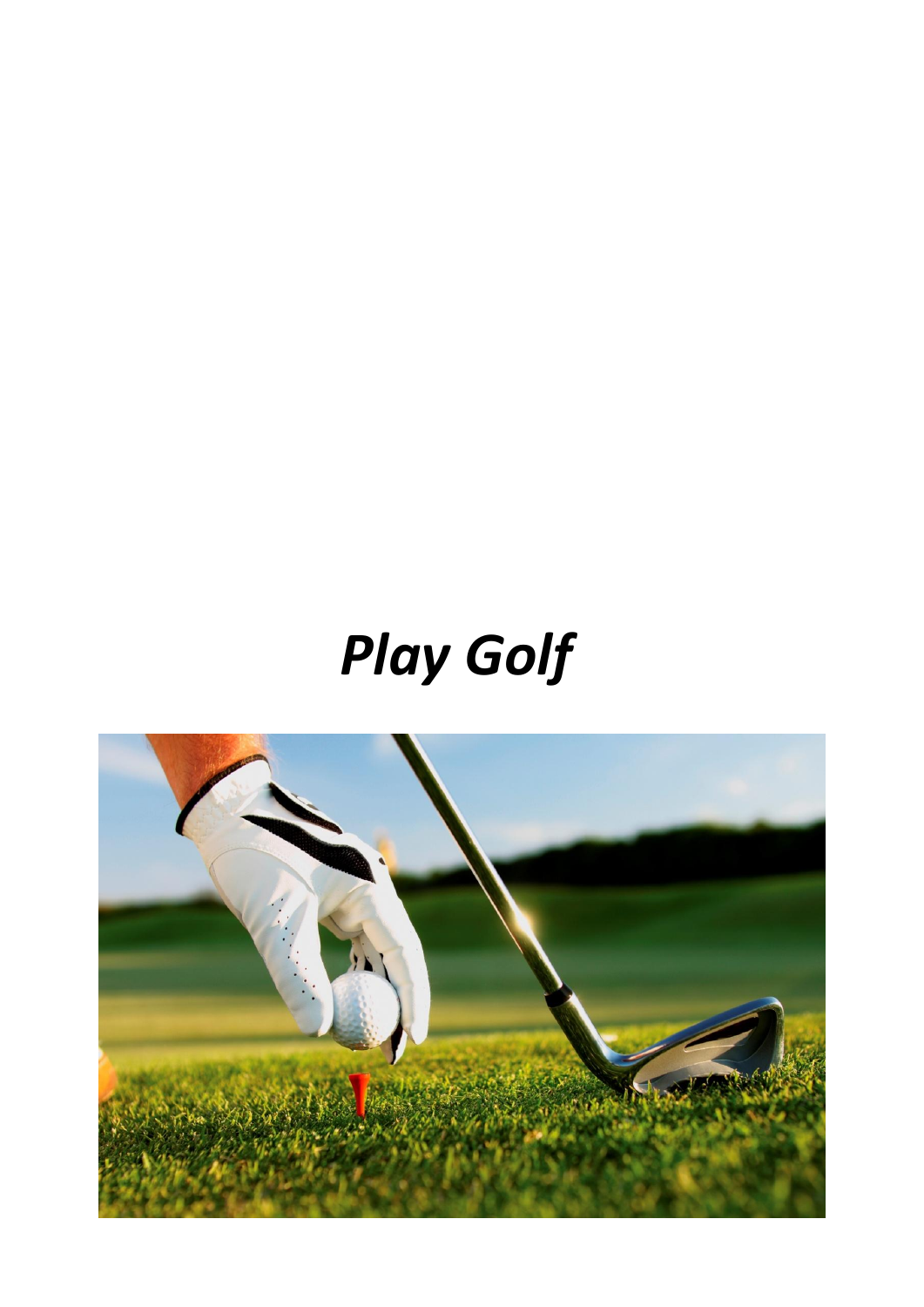## *Añoreta Golf*



Añoreta Golf is the first 18-hole golf course to be built to the east of Malaga. The Añoreta Course was designed by the famed Ryder Cup Champion José María Cañizares. The par 72 has a longitude of 6,016 metres for professionals and 5,833 for amateurs. Añoreta first opened in 1990. Añoreta Golf proves itself to be an excellent challenge for golfers of all levels with its varied and pleasant undulating greens surrounded by trees and water accentuating the natural beauty of the setting. Many of the holes are trully spectacular, in particular hole 7 with its breathtaking seaviews. The course offers a seventeen-hole par 3 bordered by an immense lake enhancing the emerald turf. The Añoreta Golf location takes advantage of the outstanding Mediterranean Climate that only the Costa del Sol can offer every day of the year.

Anoreta Golf has a panoramic view of the Mediterranean Sea as it is just a kilometre from the coast and only a few km from Santillan

> Añoreta is an excellent challenge for the novice as well as the advanced golfer with its pleasant varied terrain surrounded by trees and water accentuating the natural beauty of the setting. Among some of the spectacular holes is number 7 with sea views and hole 17, a par 3 bordered on its three sides by water

 *Course Map*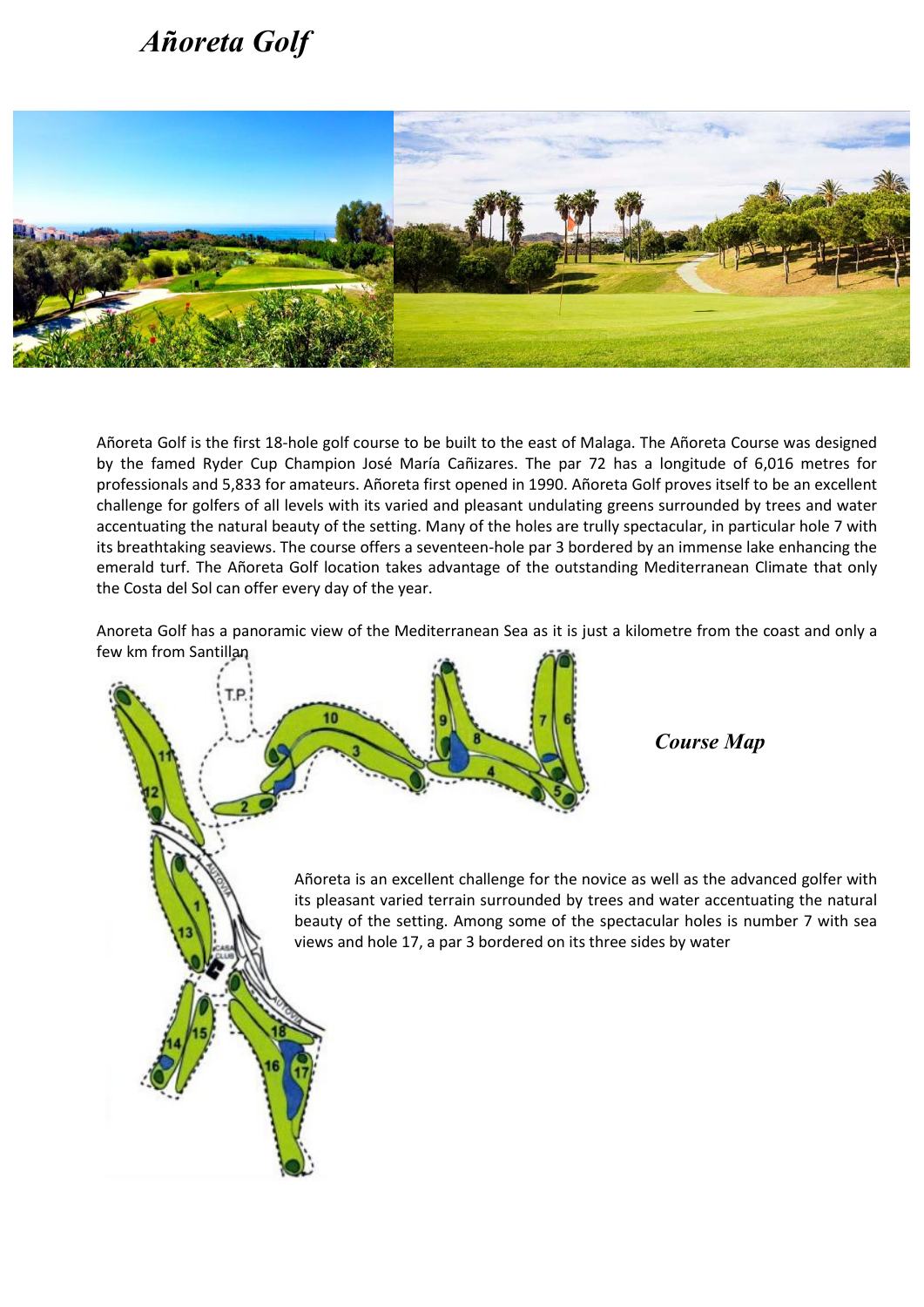

#### *Rates*

|                                            | <b>High season</b> | Low season |
|--------------------------------------------|--------------------|------------|
| Greenfee 18 holes                          | 63€                | 58€        |
| 2 Greenfee + Buggy                         | 99€                | 84€        |
| 2 Greenfee + Buggy Twilight (From 3 pm.)** | 56€                | 56€        |
| Buggy 18 holes                             | 34E                | 34€        |
| Rent to hire Wilson Staff                  | 22€                | 22€        |

A week golf unlimited (Buggy no incl.) 200 € (no extra fee)

10 greenfees 18 holes (Buggy no incl.) 400 €

20 greenfees 18 holes (Buggy no incl.) 780 €

\*\* Winter time - from november to marz - twilight start 3 pm. Summer time - from april to october twilight start 4 pm.

**High season:** Febreary, marz, april, may, october and november.

**Low season**: January, jun, july, august, september and december.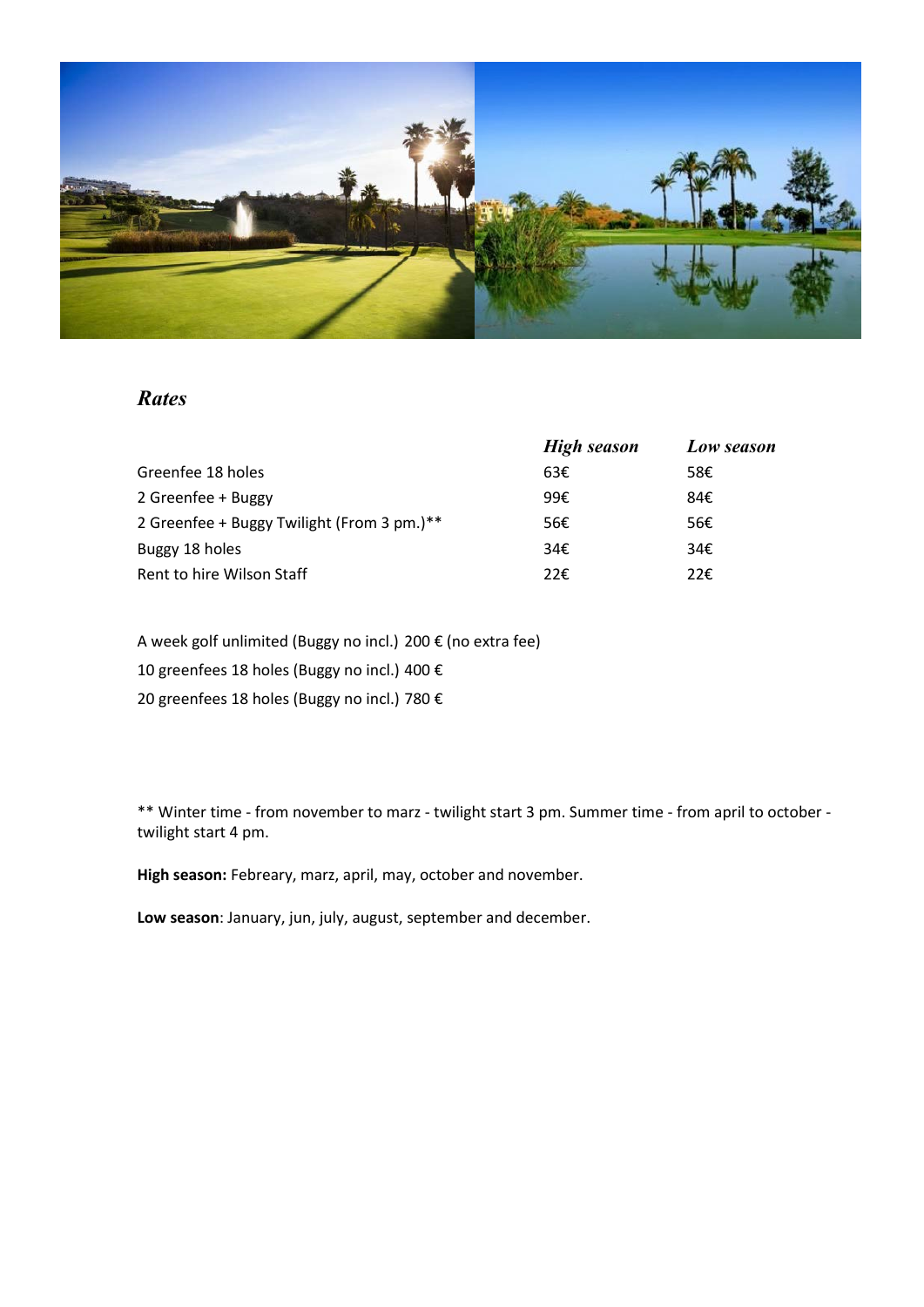## *Baviera Golf*

CLUBHOUS

**DRIVING RANGE** 



Baviera Golf is one of the few top golf courses situated to the east of Málaga. It is found in the Vélez-Málaga area, 20 minutes drivibg from santillan, At the foot of the mighty Sierra de la Almijara mountain range. It is an excellent course to enjoy splendid views over the Mediterranean ocean and the nearby mountain ranges.

Baviera Golf has been designed by José María Cañizares, the prestigious professional golfer. Cañizares is one of our most international and charismatic golfers in whose record are 5 tournaments of the European circuit and 2 world championships as well as several participations in the Ryder Cup.

### *Course Map*

**Baviera Golf** is an 18-hole par 71 course that is 5,326 metres long. It is a rather short course with only three par 5's. Because of this, it is a course that can be walked easily – no need for a buggy!

The greens are spacious and a lot of work has been done to make sure the elevation changes are subtle making them quite tough to read.

Various hazards are spread out throughout with a playful design in mind. It does not matter if you are a high handicapper or a single digit golfer, this course will be a positively pleasant experience.

> What sets this club apart from all the others is its top-quality service that gives equal treatment to both members and visitors.

> Baviera Golf is established as one of the best golf Pay & Play World . From their different holes you can enjoy unrivaled views of the Mediterranean and the surrounding mountains.